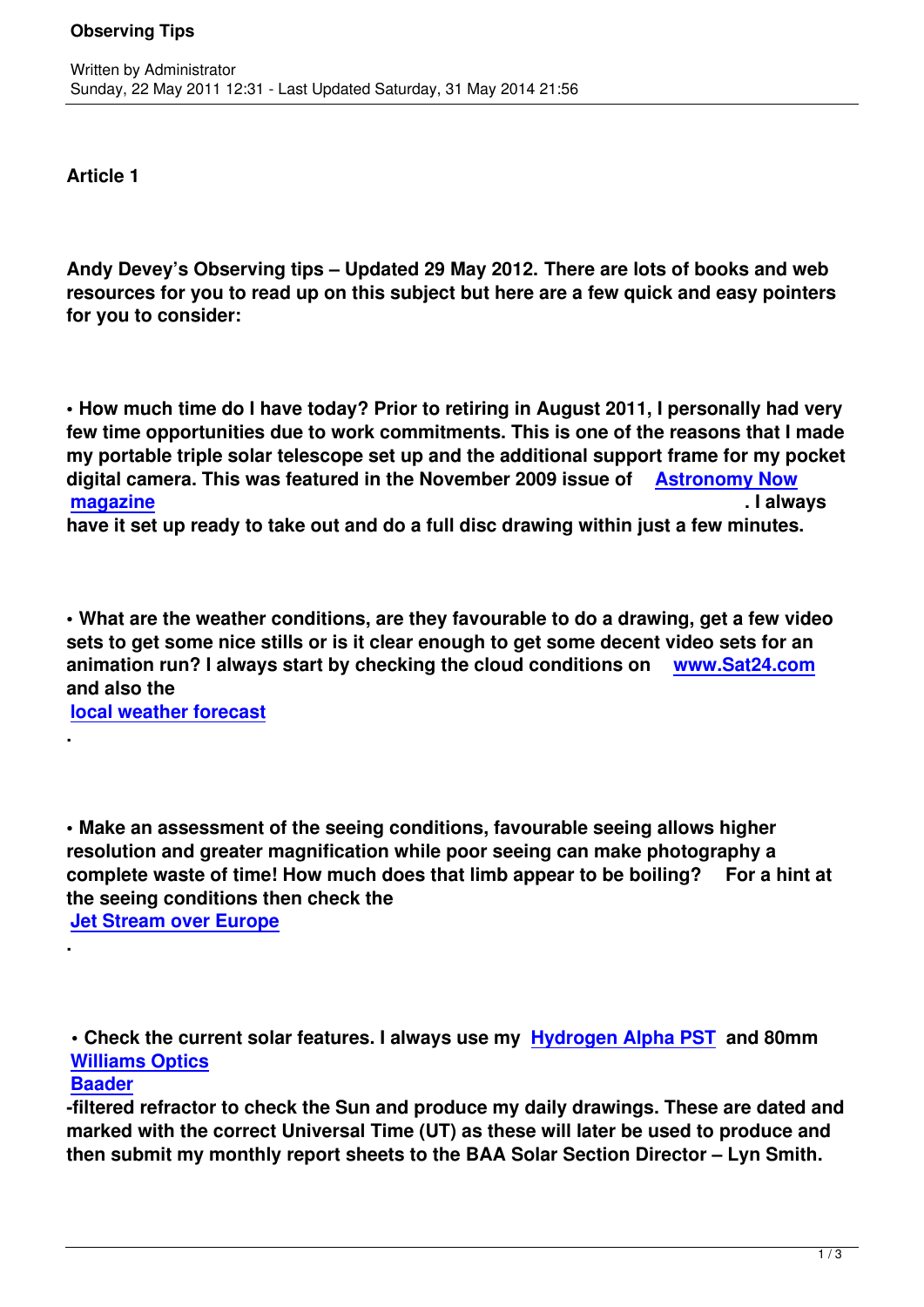**\* Is there an explosive event occurring? If so, there is no time to set up the tracking mount! Just get the lap top out and stick the video camera straight in to your scope [PST] on the Alt azimuth mount. Center the object and then let the scope steady for a couple of seconds and then record for 7 seconds at a high frame capture rate. You can always rotate the image and correct for field rotation in Photoshop later, so just make sure that you capture it!**

**• Set the angle of your video camera to get the correct orientation of the image. The easiest way I have found to do this is firstly check out the full disc image on the left side of www.spaceweather.com make a sketch of this in your note book. Put your video-camera into you CaK or white light telescope and rotate the camera until the sunspots are at the same orientation as the NASA image.** 

**Remember that you will later be able to flip or rotate images in Photosho[p to m](http://www.nasa.gov/)atch the NASA image orientation if needed!**

**• Make sure that you can see the live video image on your laptop. I have made an observing box that sits on top of my workmate, it is black lined and has an observing blanket Velcro fitted to the front of it.**

**• Adjust your focus. I have pencil marks on my draw tubes for normal focus or with a 2xBarlow. If necessary use a ruler to measure the focus point and record this in your book. Adjust the focus in and out several times until you are happy with it. Remember to keep checking focus as the telescope temperature changes throughout your observing session.**

**• Grab that valuable data! Set the video camera to automatically capture say 2000 frames and number each set with the date and time!**

**• Place every video into a file named after that same date.**